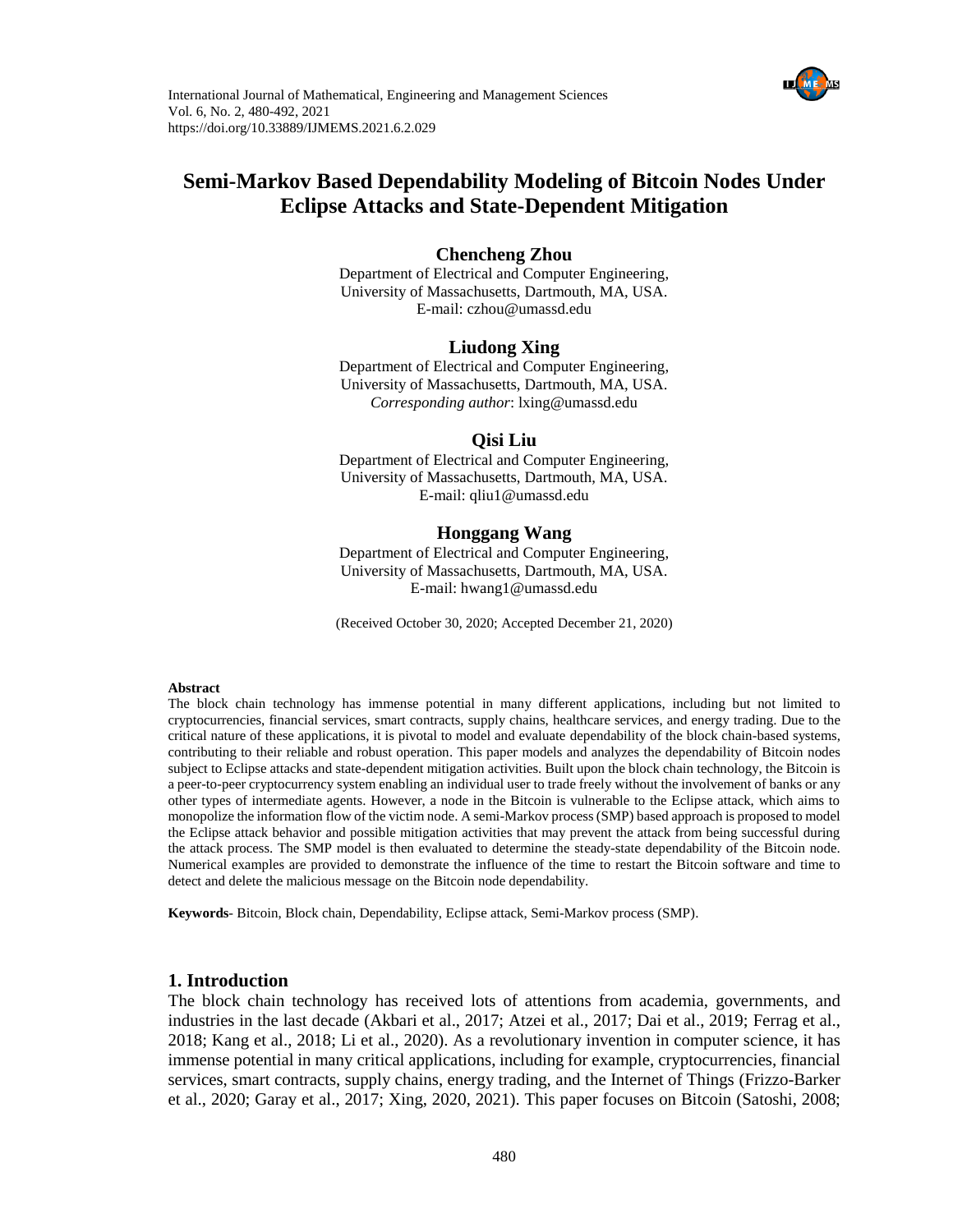

Wingreen et al., 2020), a peer-to-peer cryptocurrency network system based on the block chain with a market cap of 199 billion (Rudden, 2020). Different from the fiat currency, the Bitcoin is a decentralized network system that enables an individual to trade freely without the involvement of banks.

Despite being built on the secure block chain technology; the Bitcoin network has vulnerability to various cyberattacks or threats. For example, exploiting the open network of the Bitcoin, an attacker may track correspondence of IP addresses and the Bitcoin addresses to gain control of the block chain data (creating incorrect data or gain illegal access to the data) (Koshy et al., 2014). Further, the privacy of users (e.g., personal information) can be in danger as an attacker may track relationships between addresses based on the Bitcoin transactions (Reid and Harrigan, 2013). In addition, the block chain data may be tempered by an attacker through attacking the consensus mechanism of the block chain (Bag et al., 2016). The Bitcoin is also subject to the Crypto Lockerbased attack, where a ransomware encrypts files of a victim until a ransom can be paid (Liao et al., 2016). The Bitcoin network is vulnerable to many other types of cyberattacks, including but not limited to the Eclipse attacks (Heilman et al., 2015), Sybil attacks (Zhang and Lee, 2019), mining pool attacks (Bahack, 2013), miner attacks (Rosenfeld, 2011), selfish mining (Eyal and Sirer, 2014), and re-identification attacks (Meiklejohn et al., 2013).

Extensive research efforts have been dedicated to defending the Bitcoin system against diverse security attacks. For example, Gervais et al. (2015) showed that an attacker may delay the propagation of a Bitcoin transaction to a specific node and proposed several countermeasures (dynamic timeouts, penalizing non-responding nodes, and updating block advertisements) to enhance the Bitcoin security. Eyal and Sirer (2014) suggested a mitigation scheme based on practical revision of the Bitcoin protocol to defend Bitcoin against colluding selfish mining attacks. Biryukov and Pustogarov (2015a, 2015b) investigated the Bitcoin over Tor system and showed that such a system is not effective in solving the security problem. Bamert et al. (2014) proposed a hardware token for securing Bitcoin transactions. Sasson et al. (2014) and Monaco (2015) investigated the weakness of Bitcoin in the privacy protection and suggested a decentralized anonymous payment mechanism to improve the privacy protection. Kroll et al. (2013) showed that many Nash equilibria exist for mining strategies and discussed the governance structure requirements. Joux (2004) showed that in multiple hash functions the difficulty of identifying simultaneous collisions is not higher than identifying individual ones. Bastiaan (2015) studied the pool mining threat and performed the stochastic analysis of the Bitcoin using Markov chains. Göbel et al. (2016) applied Markov Chains for detecting block-hiding attacks based on the monitoring of production rate of orphan blocks.

As exemplified above, existing works have mostly focused on detecting potential threats and investigating impacts from the malicious behavior. Only little work has been expended in the dependability modeling and analysis of Bitcoin. Particularly in Zhou et al. (2020), a continuoustime Markov chain-based method was proposed to assess the dependability of a Bitcoin node and effects of several parameters relevant to a miner's habits were examined. However, the model of Zhou et al. (2020) is limited to the exponential state transition time distribution; it is not applicable to the practical cases with other distribution types, where the memoryless property (the past history has no influence on the system's future behavior) does not hold.

In this paper we make advancement in the state of the art by proposing a semi-Markov process (SMP)-based method to model and analyze the dependability of Bitcoin nodes subject to the Eclipse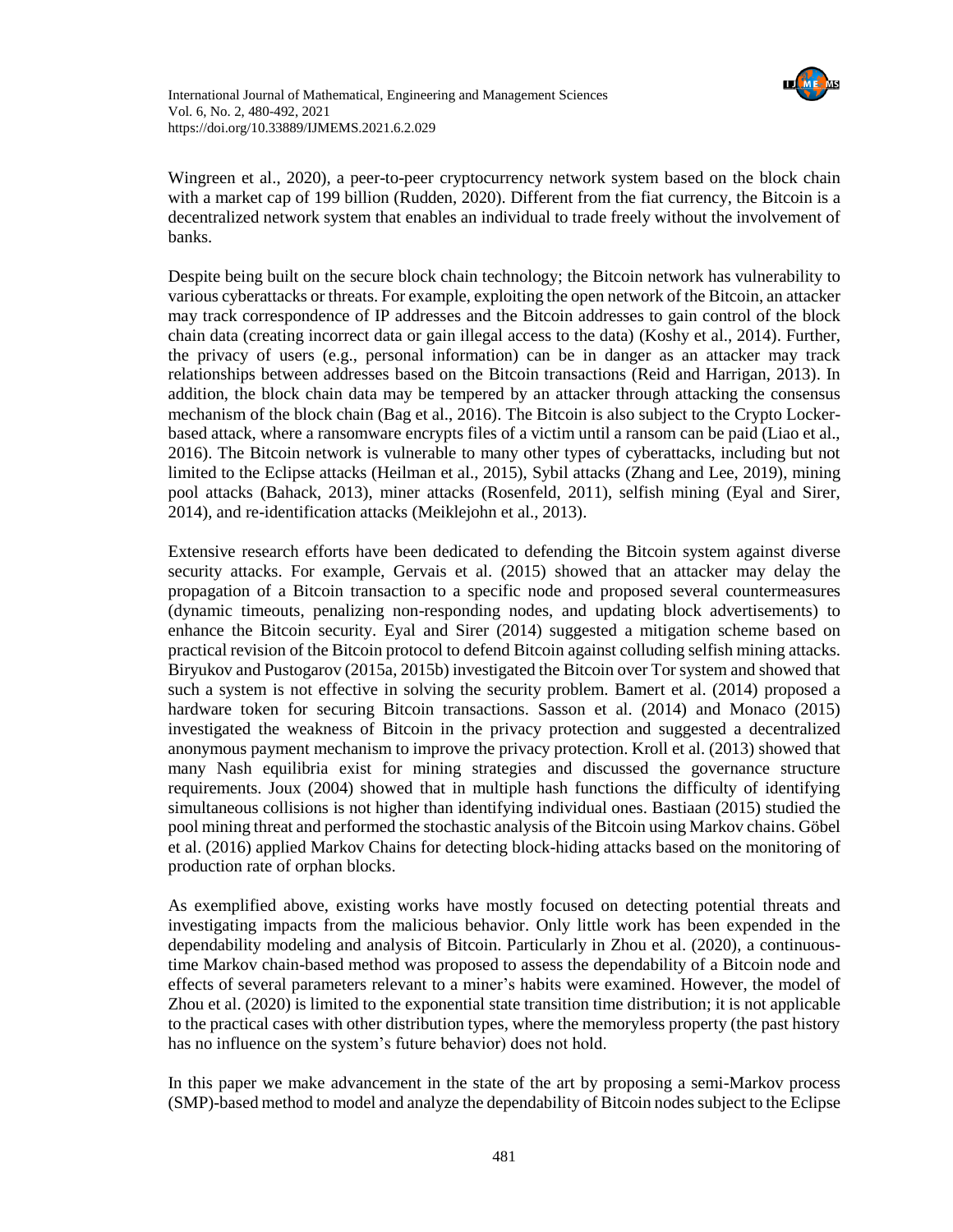

attack. The attack aims to control the information flow (including reception and transmission) of a victim node so that the node loses its connection with other legitimate nodes in the Bitcoin network. Possible mitigation activities that may prevent the attack from being successful during the attack process are considered. The transition time between different states appearing during the attack process can follow any arbitrary type of distributions. Influences of several parameters (related to the time to restart the Bitcoin software and time to detect and delete malicious messages containing forged IP addresses) on the Bitcoin node dependability are examined using examples.

The remainder of the paper is structured as follows: Section 2 presents how an Eclipse attack works and the state transition diagram in the SMP-based method modeling the attack behavior and the possible mitigation activities that may be conducted under each state. Section 3 presents the SMPbased method to evaluate the dependability of Bitcoin nodes. Section 4 investigates impacts of several parameters on the Bitcoin node dependability. Section 5 concludes our study and points out future research directions.

# **2. Modeling the Eclipse Attack**

To launch an Eclipse attack, an attacker node floods the victim node with its own IP address to which the victim node will likely connect when restarting the Bitcoin software. In other words, the attacker node tries to fill the routing table of the victim node before the victim node restarts its software. The restart can be forced to happen, or the attacker node can just wait for the restart to happen. Once the restart happens, the victim node builds an outgoing connection with the attacker's IP address in the routing table. At the same time, the attacker node continuously builds an incoming connection to the victim node. Consequently, the victim node's information flow channel is controlled or monopolized by the malicious node; the victim node can be fed incorrect or fake data by the attacker node (Heilman et al., 2015).

In the case of the attacker node being able to implement the Eclipse attack to more nodes, information flows of more nearby nodes may be controlled, and gradually the block chain network may be compromised. Therefore, a successful Eclipse attack may lead to other more sever cyberattacks like selfish mining, double-spending, and block withholding (Heilman et al., 2015).

To model the dependability of a Bitcoin node, we build a state transition diagram as shown in Figure 1. During the Eclipse attack process five major states can be differentiated, which are the initial good state 0, state 1 where the routing table has been hacked, state 2 where the node has restarted its software, state 3 where the node is connected to the attacker node, and state 4 where the node is monopolized by the attacker node. Mitigation actions under some states may be performed to prevent or alleviate the consequence of the Eclipse attack.



**Figure 1.** State transition diagram of a Bitcoin node under the Eclipse attack.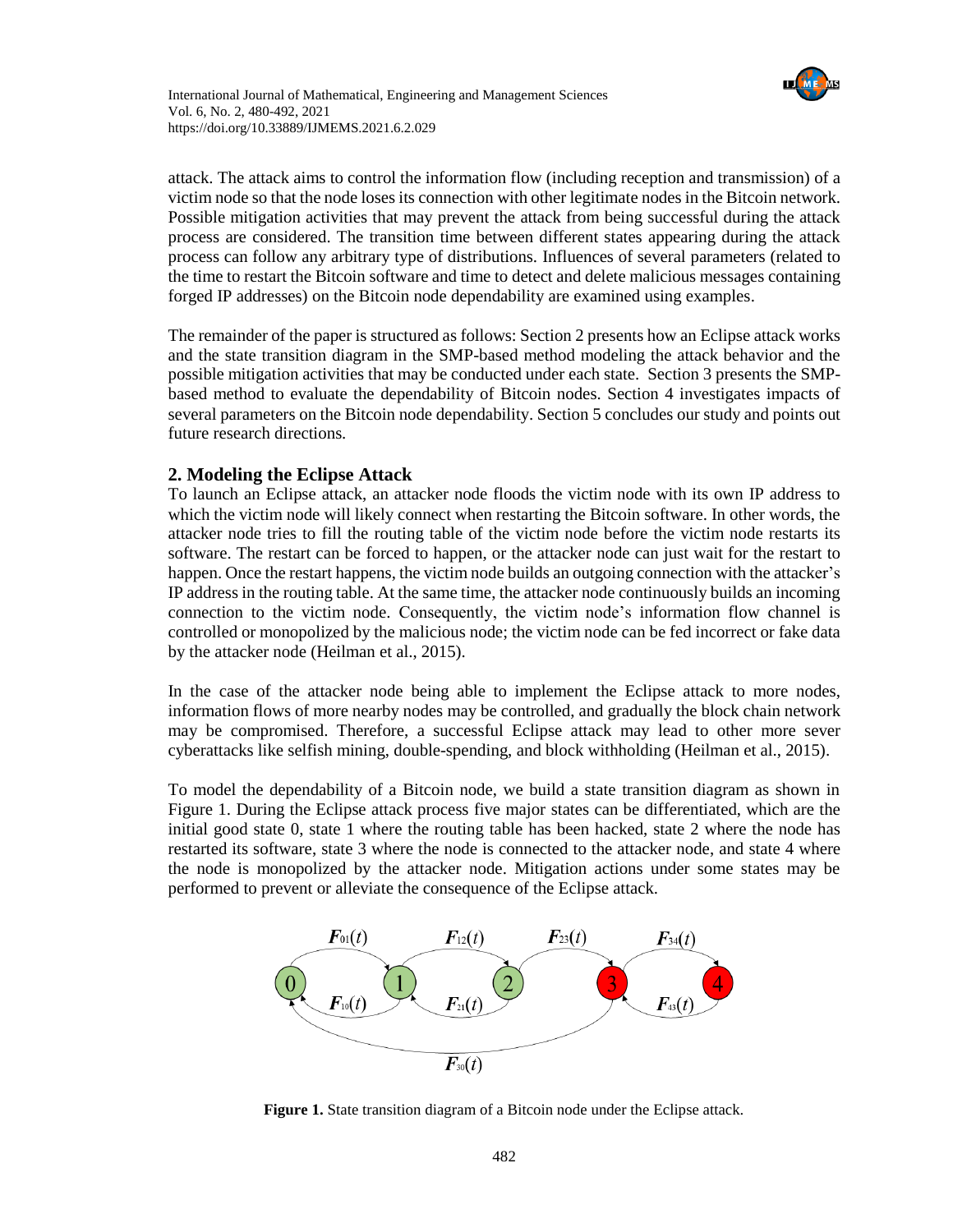Specifically, under the initial state 0, the Bitcoin node operates correctly without being compromised by any attack. During this state 0, a malicious attacker node sends mmessages containing many forged IP addresses, which may gradually overwrite all the legal IP addresses in the routing table of the node causing the transition from state 0 to state 1. Under state 1, if the victim node executes the restart, then the node transits its state to state 2; if the suspicious message containing the forged IP addresses is detected and deleted by the user, then the node transits its state back to the initial good state 0. Under state 2, if the victim node is connected to the attacker's IP address, then the node transits to state 3; if the user cleans the routing table of the victim node with a certain tool, then the node transits back to state 1. Under state 3, if the victim node selects an IP address from the hacked routing table and establishes an outgoing connection, then the node transits to state 4; if the user restores the healthy connection through a certain maintenance action successfully, then the node transits back to state 0. Under state 4, the attacker node establishes and controls all the incoming connections to the victim node, fully monopolizing the information flow (incoming and outgoing) of the victim node, i.e., the Eclipse attack is successful. Under state 4, if the user detects the malicious connection from the attacker node and re-establishes connections with legitimate nodes, then the node transits its state back to state 3.

# **3. Evaluating Bitcoin Node Dependability**

In this section, based on the state transition diagram in Figure 1, the SMP-based method is applied to assess the dependability of a Bitcoin node undergoing the Eclipse attack and mitigation actions. Let  $F_{ij}(t)$  represent the cumulative distribution function (CDF) of the transition time from state *i* to state  $j$  ( $i$ ,  $j = 0, 1, 2, 3, 4$ ). There is no limitation to the distribution type of the state transition time. For illustration purpose, the Weibull distribution is selected due to its flexibility in representing different types of transition rates (decreasing, constant, and increasing) (Trivedi, 1982; Dohi et al., 2001; Xing and Amari, 2015; Xing et al., 2019). The CDF of the Weibull distribution is  $F_{ij} (t; \alpha_{ij}, \beta_{ij}) = 1 - e^{-(\frac{t}{\alpha_{ij}})}$  $(\frac{t}{\alpha_{ij}})^{\beta_{ij}}$ with  $(\alpha_{ij}, \beta_{ij})$  denoting the scale and shape parameters, respectively. The exponential distribution and the Rayleigh distribution are special cases of the Weibull distribution when the shape parameter is 1 and 2 respectively.

There are two major steps in the steady state probability analysis of the SMP (Kharoufeh et al., 2010; Kumar et al., 2013; Liu et al., 2019).

- (1) Evaluate the one-step transition probability matrix of the embedded Markov chain (EMC) of the SMP (refer to appendices (A1-A3) of Kumar et al. (2013)).
- (2) Calculate the sojourn time  $T_i$  in each state *i*.

The steady-state probability  $P_i$  of each state  $i \in \{0,1,2,3,4\}$  can thus be evaluated using (1), where  $v_i$  is the steady-state probability of state *i* in the EMC.

$$
P_i = \frac{v_i T_i}{\sum_{j \in \{0, 1, 2, 3, 4\}} v_j T_j}.\tag{1}
$$

Specifically, expression  $(2)$  presents the kernel matrix  $K(t)$  of the SMP model in Figure 1, where  $k_{ij}(t)$  is the probability that the SMP has entered state *i*, the next state transition takes place within time  $t$  and the next state is state  $j$  (Kumar et al., 2013). The sum of elements on the same row of  **is always 1.**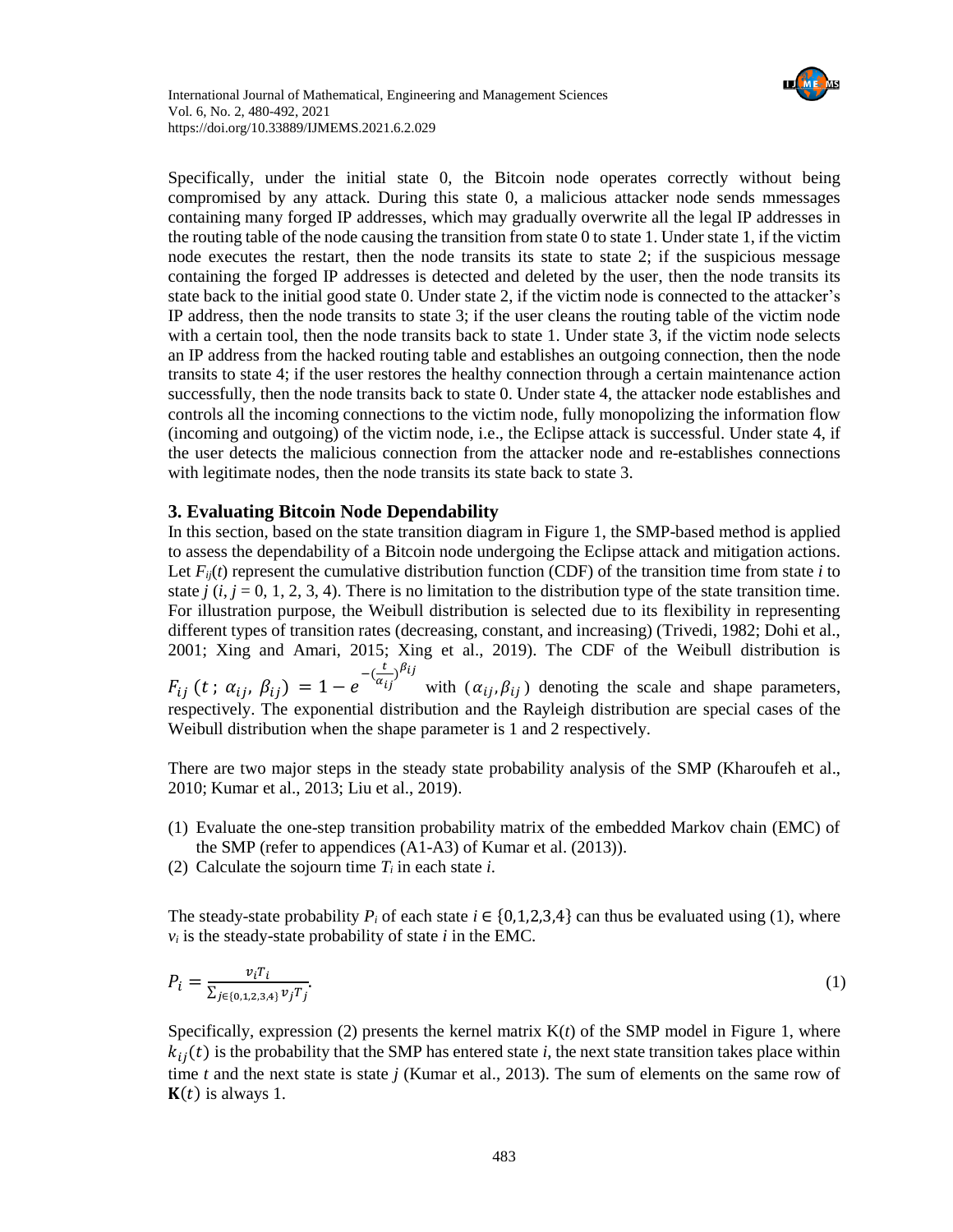

$$
\mathbf{K}(t) = \begin{bmatrix} 0 & k_{01}(t) & 0 & 0 & 0 \\ k_{10}(t) & 0 & k_{12}(t) & 0 & 0 \\ 0 & k_{21}(t) & 0 & k_{23}(t) & 0 \\ k_{30}(t) & 0 & 0 & 0 & k_{34}(t) \\ 0 & 0 & 0 & k_{43}(t) & 0 \end{bmatrix}
$$
(2)

In the case of the Weibull state transition time, the non-zero elements in  $K(t)$  are defined by (3)-(10). We use MATLAB and Wolfram Mathematics to calculate the integrals involved in those expressions.

$$
k_{01}(t) = F_{01}(t) = 1 - e^{-(\frac{t}{\alpha_{01}})^{\beta_{01}}} \tag{3}
$$

$$
k_{43}(t) = F_{43}(t) = 1 - e^{-(\frac{t}{\alpha_{43}})^{\beta_{43}}} \tag{4}
$$

$$
k_{10}(t) = \int_0^t \bar{F}_{12}(x) dF_{10}(x) = \frac{\beta_{10}}{\alpha_{10}\beta_{10}} \int_0^t x^{\beta_{10}-1} e^{-\left[\left(\frac{x}{\alpha_{10}}\right)^{\beta_{10}} + \left(\frac{x}{\alpha_{12}}\right)^{\beta_{12}}\right]} dx
$$
 (5)

$$
k_{12}(t) = \int_0^t \bar{F}_{10}(x) dF_{12}(x) = \frac{\beta_{12}}{\alpha_{12}\beta_{12}} \int_0^t x^{\beta_{12}-1} e^{-\left[\left(\frac{x}{\alpha_{10}}\right)^{\beta_{10}} + \left(\frac{x}{\alpha_{12}}\right)^{\beta_{12}}\right]} dx
$$
(6)

$$
k_{21}(t) = \int_0^t \bar{F}_{23}(x) dF_{21}(x) = \frac{\beta_{21}}{\alpha_{21}\beta_{21}} \int_0^t x^{\beta_{21}-1} e^{-\left[\left(\frac{x}{\alpha_{21}}\right)^{\beta_{21}} + \left(\frac{x}{\alpha_{23}}\right)^{\beta_{23}}\right]} dx
$$
 (7)

$$
k_{23}(t) = \int_0^t \bar{F}_{21}(x) dF_{23}(x) = \frac{\beta_{23}}{\alpha_{23}\beta_{23}} \int_0^t x^{\beta_{23}-1} e^{-\left[\left(\frac{x}{\alpha_{21}}\right)^{\beta_{21}} + \left(\frac{x}{\alpha_{23}}\right)^{\beta_{23}}\right]} dx
$$
(8)

$$
k_{30}(t) = \int_0^t \bar{F}_{34}(x) dF_{30}(x) = \frac{\beta_{30}}{\alpha_{30}\beta_{30}} \int_0^t x^{\beta_{30}-1} e^{-\left[\left(\frac{x}{\alpha_{30}}\right)^{\beta_{30}} + \left(\frac{x}{\alpha_{34}}\right)^{\beta_{34}}\right]} dx
$$
(9)

$$
k_{34}(t) = \int_0^t \bar{F}_{30}(x) dF_{34}(x) = \frac{\beta_{34}}{\alpha_{34}\beta_{34}} \int_0^t x^{\beta_{34}-1} e^{-\left[\left(\frac{x}{\alpha_{30}}\right)^{\beta_{30}} + \left(\frac{x}{\alpha_{34}}\right)^{\beta_{34}}\right]} dx
$$
 (10)

The one-step transition probability matrix of the EMC in step (1) is thus determined as  $K(\infty)$ , as shown in (11) (Kulkarni, 2016). Since the sum of elements on the same row of  $K(\infty)$  is always 1,  $k_{01}(\infty) = 1$  and  $k_{43}(\infty) = 1$  (they are the only element in row 1 and row 5, respectively).

$$
\mathbf{K}(t) = \begin{bmatrix} 0 & k_{01}(\infty) & 0 & 0 & 0 \\ k_{10}(\infty) & 0 & k_{12}(\infty) & 0 & 0 \\ 0 & k_{21}(\infty) & 0 & k_{23}(\infty) & 0 \\ k_{30}(\infty) & 0 & 0 & 0 & k_{34}(\infty) \\ 0 & 0 & 0 & k_{43}(\infty) & 0 \end{bmatrix}
$$
(11)

In this study, in order to estimate the steady-state probabilities of the EMC for the SMP, we apply Wolfram Mathematics to solve the EMC steady-state equations  $\mathbf{v} = \mathbf{v} \cdot \mathbf{K}(\infty)$  and  $\mathbf{v} \cdot \mathbf{e}^T = \mathbf{1}$ , where row vectors  $\mathbf{v} = [v_0 \, v_1 \, v_2 \, v_3 \, v_4]$  and  $\mathbf{e} = [1 \, 1 \, 1 \, 1 \, 1].$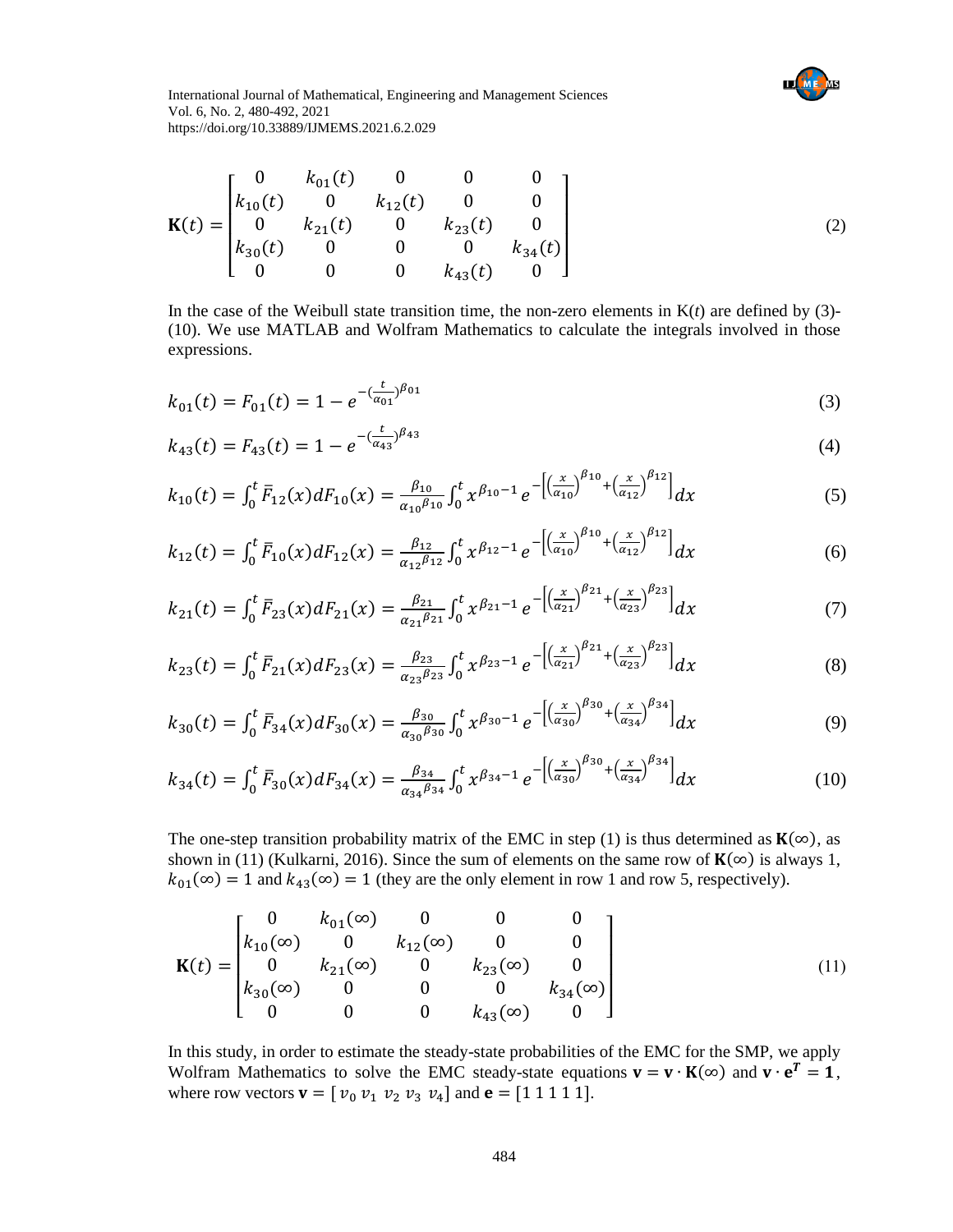

In step (2), based on Kumar et al. (2013) we use (12)-(16) to evaluate the sojourn time  $T_i$  in each state *i*.

$$
T_0 = \int_0^\infty \bar{F}_{01}(t) \, dt = \int_0^\infty e^{-\left(\frac{t}{\alpha_{01}}\right)^{\beta_{01}}} dt \tag{12}
$$

$$
T_1 = \int_0^\infty \bar{F}_{10} \bar{F}_{12} dt = \int_0^\infty e^{-\left[\left(\frac{t}{\alpha_{10}}\right)^{\beta_{10}} + \left(\frac{t}{\alpha_{12}}\right)^{\beta_{12}}\right]} dt \tag{13}
$$

$$
T_2 = \int_0^\infty \bar{F}_{21} \bar{F}_{23} dt = \int_0^\infty e^{-\left[\left(\frac{t}{\alpha_{21}}\right)^{\beta_{21}} + \left(\frac{t}{\alpha_{23}}\right)^{\beta_{23}}\right]} dt \tag{14}
$$

$$
T_3 = \int_0^\infty \bar{F}_{30} \bar{F}_{34} dt = \int_0^\infty e^{-\left[\left(\frac{t}{\alpha_{30}}\right)^{\beta_{30}} + \left(\frac{t}{\alpha_{34}}\right)^{\beta_{34}}\right]} dt \tag{15}
$$

$$
T_4 = \int_0^\infty \bar{F}_{43}(t) \, dt = \int_0^\infty e^{-\left(\frac{t}{\alpha_{43}}\right)^{\beta_{43}}} dt \tag{16}
$$

With  $v_i$  and  $T_i$  evaluated, based on (1) the steady state probabilities  $P_i$  ( $i = 0, 1, 2, 3, 4$ ) can be obtained. Further,  $D = P_0 + P_1 + P_2$  gives the probability that the Bitcoin node can operate correctly, i.e., the dependability of the Bitcoin node;  $\overline{D} = P_3 + P_4$  gives the probability that the node is compromised or fully controlled by an attacker node, that is, the Bitcoin system is not dependable any more.

#### **4. Example Analysis and Discussions**

This section illustrates the SMP-based method for the Bitcoin node dependability analysis. We also examine influences of parameters modeling the time to restart and time to detect and delete the malicious messages on the Bitcoin node dependability by varying the Weibull distribution parameters of  $F_{12}$  and  $F_{10}$  in the dependability analysis. Table 1 shows the baseline parameters used in the numerical analysis (based on data of Thoman et al., 1969; Bailey and Dell, 1973; Kumar et al., 2013).

**Table 1.** Baseline model parameters.

| CDF      | <b>Distribution</b> | <b>Parameter Values</b>                 |
|----------|---------------------|-----------------------------------------|
| $F_{01}$ | Weibull             | $\alpha_{01} = 6, \ \beta_{01} = 1.54$  |
| $F_{10}$ | Rayleigh            | $\alpha_{10} = 10, \ \beta_{10} = 2$    |
| $F_{12}$ | Rayleigh            | $\alpha_{12} = 12, \ \beta_{12} = 2$    |
| $F_{21}$ | Rayleigh            | $\alpha_{21} = 14, \ \beta_{21} = 2$    |
| $F_{23}$ | Rayleigh            | $\alpha_{23} = 12, \ \beta_{23} = 2$    |
| $F_{30}$ | Rayleigh            | $\alpha_{30} = 10, \ \beta_{30} = 2$    |
| $F_{34}$ | Weibull             | $\alpha_{34} = 11, \ \beta_{34} = 1.32$ |
| $F_{43}$ | Weibull             | $\alpha_{43} = 11, \ \beta_{43} = 0.85$ |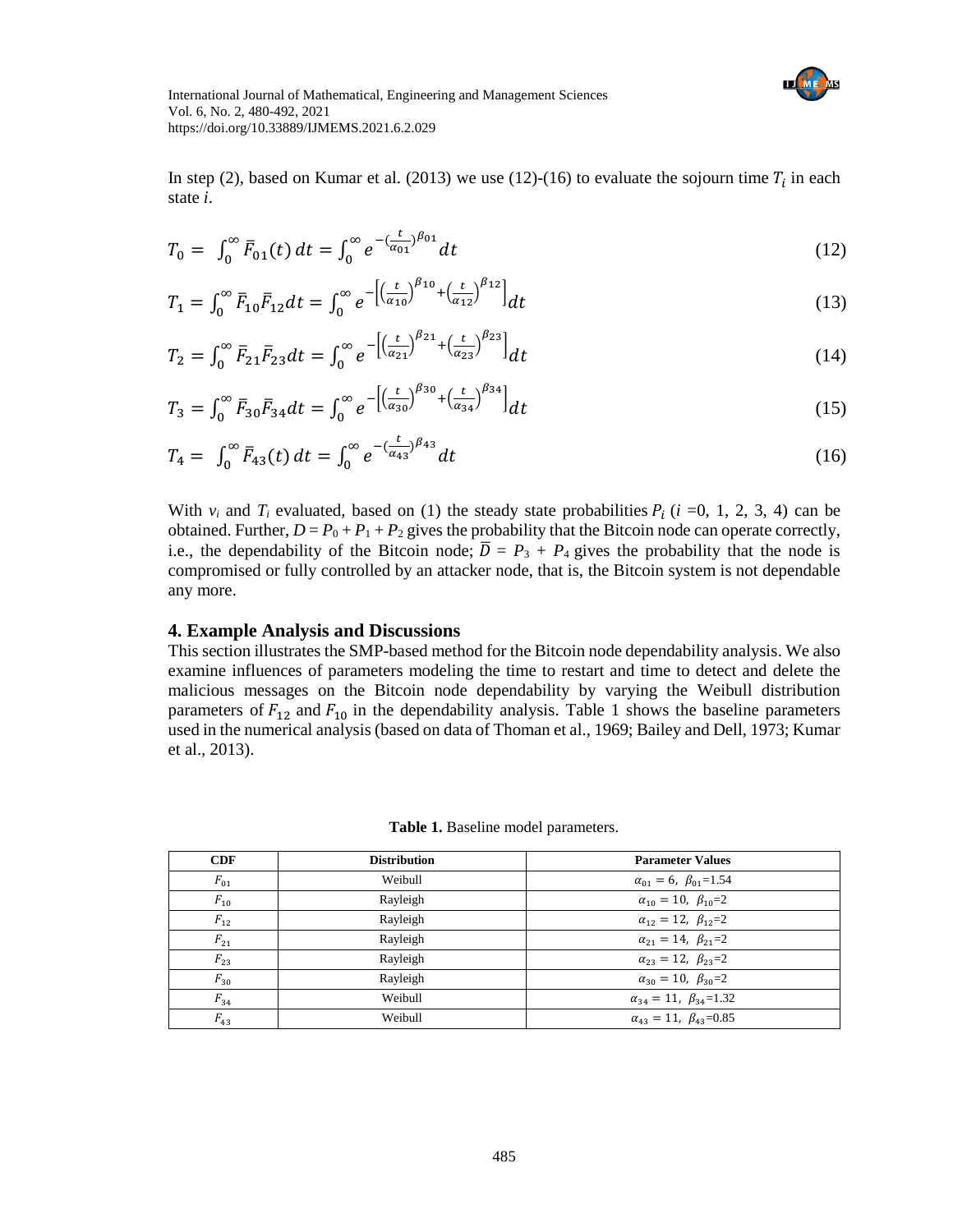

# **4.1 Effects of Scale Parameters (***α***12,** *α***10)**

We vary the value of scale parameter ( $\alpha_{12}$  and  $\alpha_{10}$ ) from 1 hour to 96 hours and collect the system state probabilities and the final dependability *D* (evaluated as  $P_0+P_1+P_2$ ) in Tables 2-3. All other unchanging parameters use the values from Table 1. Figures 2 and 3 show the results of the node dependability graphically.

| $a_{12}$ (hour) |          | 6        | 12       | 24       | 48       | 96       |
|-----------------|----------|----------|----------|----------|----------|----------|
| P <sub>o</sub>  | 0.129931 | 0.187512 | 0.258956 | 0.329244 | 0.361635 | 0.371511 |
| P <sub>1</sub>  | 0.051837 | 0.284053 | 0.423381 | 0.554982 | 0.604907 | 0.619781 |
| P <sub>2</sub>  | 0.396252 | 0.308642 | 0.179237 | 0.068325 | 0.019745 | 0.005138 |
| $P_{3}$         | 0.275175 | 0.216571 | 0.124472 | 0.047447 | 0.013712 | 0.003568 |
| $P_4$           | 0.146802 | 0.115538 | 0.066403 | 0.025312 | 0.007315 | 0.001903 |
| D               | 0.578022 | 0.783429 | 0.875532 | 0.952552 | 0.986287 | 0.996431 |

**Table 2.** State probabilities and dependability with changing *α*12.



**Figure 2.** Steady-state probabilities and dependability with changing  $\alpha_{12}$ .

It can be observed from Figure 2 that when  $\alpha_{12}$  (reflecting the time to restart the system) varies from 1 hour to 96 hours, the system dependability increases. This is intuitive since as the system restart rate decreases, the steady-state probabilities of being in state 2 (restart), and thus the subsequent states 3 (connected) and 4 (monopolized) decrease (as shown in Figure 2) while the steady-state probability of being in state 1 (the origin of the transition) and the initial state 0 have an increasing trend. Overall, the system dependability that is calculated as  $(P_0+P_1+P_2)$  shows an increasing trend.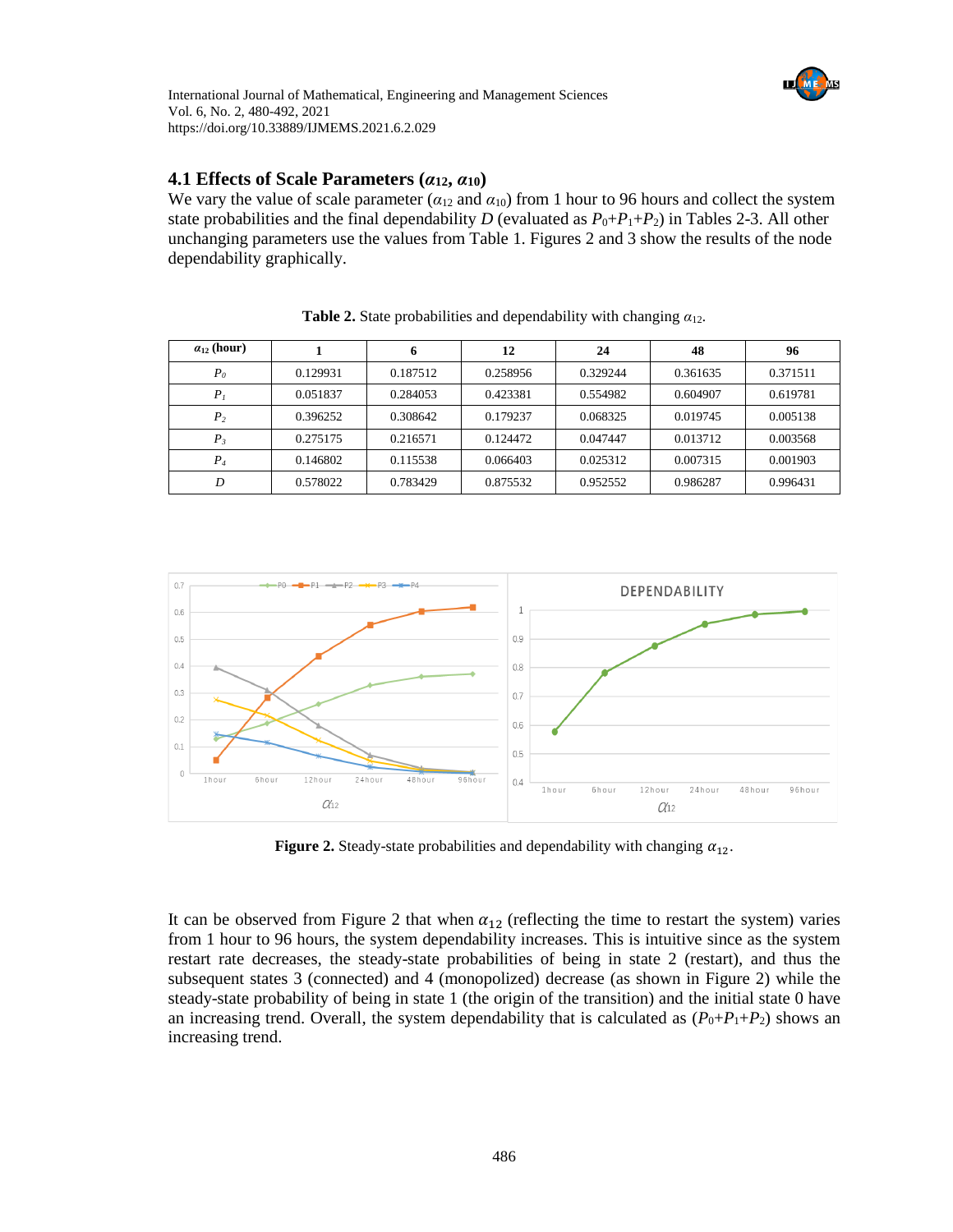

| $a_{10}$ (hour) |          |          | 12       | 24       | 48        | 96       |
|-----------------|----------|----------|----------|----------|-----------|----------|
| P <sub>0</sub>  | 0.843826 | 0.399027 | 0.220021 | 0.130262 | 0.100424  | 0.092280 |
| P <sub>I</sub>  | 0.140724 | 0.404664 | 0.441405 | 0.441438 | 0.4383116 | 0.42164  |
| P <sub>2</sub>  | 0.007481 | 0.115855 | 0.199815 | 0.252766 | 0.2722216 | 0.277704 |
| $P_3$           | 0.005195 | 0.080455 | 0.138762 | 0.175531 | 0.170423  | 0.192850 |
| $P_4$           | 0.002771 | 0.042922 | 0.074027 | 0.093644 | 0.1008519 | 0.102881 |
| D               | 0.992032 | 0.919545 | 0.861241 | 0.824468 | 0.8109576 | 0.807149 |

**Table 3.** State probabilities and dependability with changing  $\alpha_{10}$ .



**Figure 3.** Steady-state probabilities and dependability with changing  $\alpha_{10}$ .

Figure 3 shows that when  $\alpha_{10}$  (time to detect and delete the malicious message) varies from 1 hour to 96 hours, the node dependability decreases. The numerical results support the intuition that the node is more likely to get compromised when the time of detecting the malicious message increases. As the detection time increases, the probabilities of being in state 1 (the origin of the transition), and subsequent state 2 (restart), state 3 (connected), and state 4 (monopolized) all increase while the steady-state probability of the initial state 0 has a decreasing trend (as shown in Figure 3). Overall, the node dependability shows a decreasing trend as the value of  $\alpha_{10}$  increases.

# **4.2 Effects of Shape Parameter**  $(\beta_{12}, \beta_{10})$

The value of *β* has a distinct effect on the state transition rate. Specifically, *β<*1corresponds to a decreasing transition rate*, β=*1 corresponds to a constant transition rate, and *β>*1 corresponds to an increasing transition rate. In order to reflect all these characteristics in this case study, we vary *β*  from 0.3 to 8. Tables 4 and 5 and Figures 4 and 5 show the numerical and graphic results of the different state probabilities and the final node dependability, respectively. All other unchanging parameters use values from Table 1.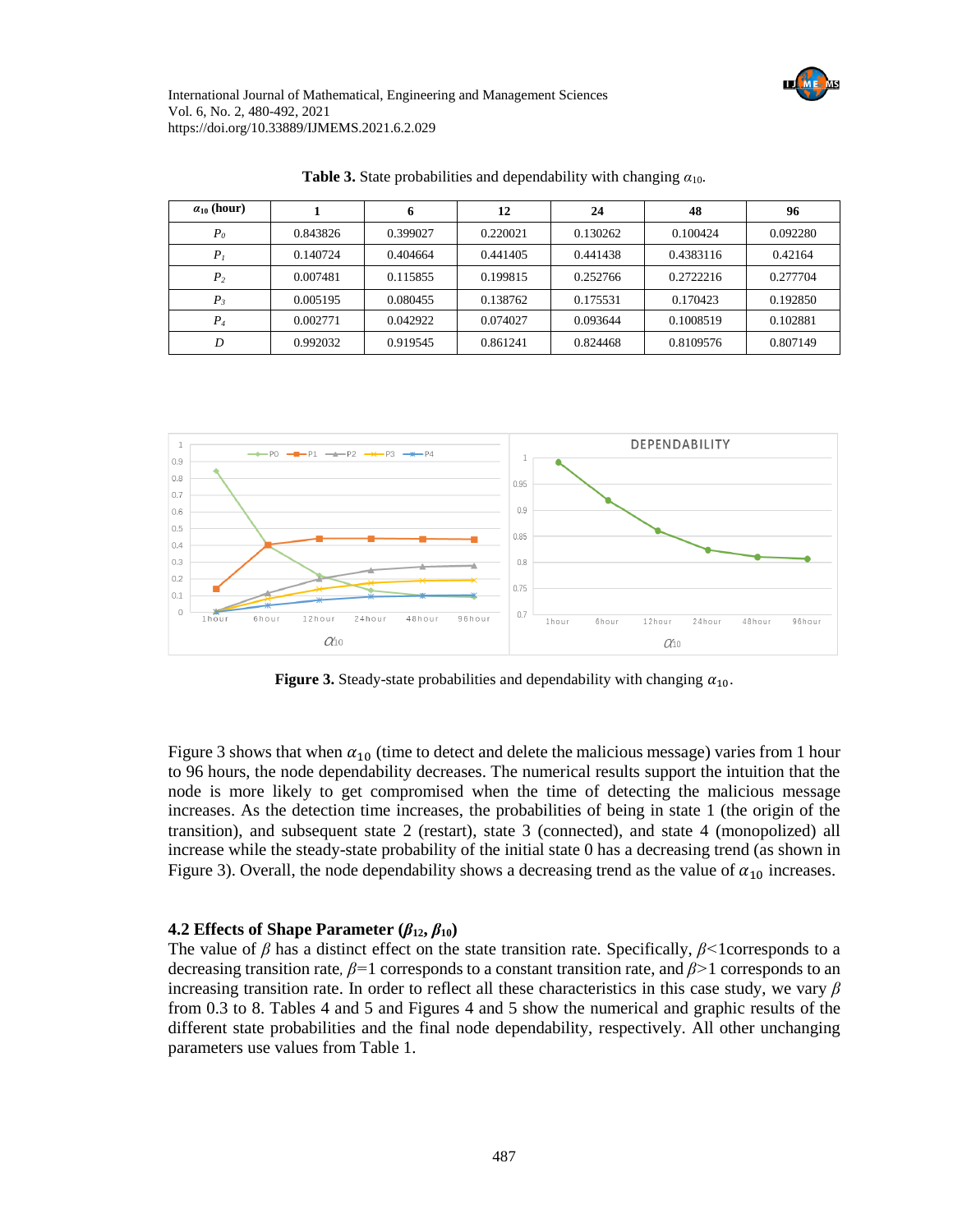

| $\beta_{12}$   | 0.3      | 0.7      |          | 1.5      | 2        |          | 6        |          |
|----------------|----------|----------|----------|----------|----------|----------|----------|----------|
| P <sub>0</sub> | 0.259741 | 0.211342 | 0.209831 | 0.208039 | 0.207821 | 0.201314 | 0.199813 | 0.189987 |
| P <sub>1</sub> | 0.171022 | 0.133373 | 0.128987 | 0.121131 | 0.121081 | 0.123878 | 0.125134 | 0.123413 |
| P <sub>2</sub> | 0.151092 | 0.181213 | 0.181534 | 0.181721 | 0.182143 | 0.183987 | 0.184012 | 0.187234 |
| $P_3$          | 0.217572 | 0.259226 | 0.252931 | 0.252707 | 0.241050 | 0.241296 | 0.241687 | 0.240535 |
| $P_4$          | 0.200571 | 0.238971 | 0.233168 | 0.232961 | 0.228336 | 0.222442 | 0.222802 | 0.221740 |
| D              | 0.581855 | 0.525928 | 0.520352 | 0.510891 | 0.511045 | 0.509179 | 0.508959 | 0.500634 |

**Table 4.** State probabilities and dependability with changing  $\beta_{12}$ .



**Figure 4.** Steady-state probabilities and dependability with changing  $\beta_{12}$ .

| $\beta_{10}$   | 0.3      | 0.7      |          | 1.5      | 2        |          | 6        | 8        |
|----------------|----------|----------|----------|----------|----------|----------|----------|----------|
| P <sub>0</sub> | 0.264125 | 0.317062 | 0.310035 | 0.302540 | 0.30254  | 0.289604 | 0.287598 | 0.286883 |
| P <sub>I</sub> | 0.157029 | 0.232915 | 0.249917 | 0.268048 | 0.268048 | 0.299345 | 0.304197 | 0.305928 |
| P <sub>2</sub> | 0.153642 | 0.184436 | 0.180348 | 0.175988 | 0.175988 | 0.168463 | 0.167296 | 0.166880 |
| $P_3$          | 0.221245 | 0.265587 | 0.259701 | 0.253422 | 0.253422 | 0.242587 | 0.240907 | 0.240307 |
| $P_4$          | 0.203957 | 0.244835 | 0.239409 | 0.233621 | 0.233621 | 0.223632 | 0.222083 | 0.221531 |
| D              | 0.574797 | 0.734413 | 0.740299 | 0.746577 | 0.746577 | 0.758012 | 0.759092 | 0.759692 |

**Table 5.** State probabilities and dependability with changing *β*10.



**Figure 5.** Steady-state probabilities and dependability with changing  $\beta_{10}$ .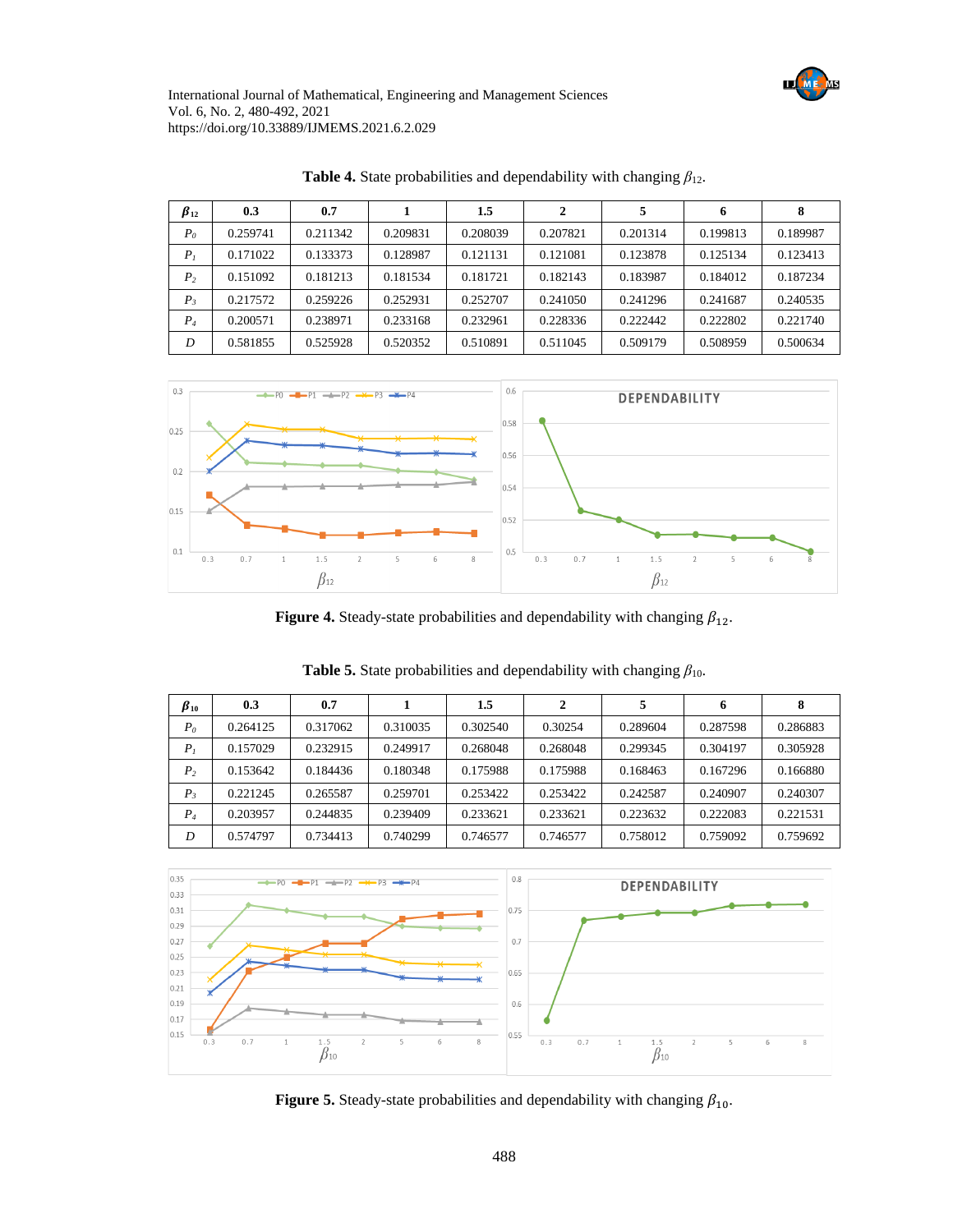

Figure 4 shows that as the value of  $\beta_{12}$  varies from 0.3 to 8, the overall trend of the node dependability decreases. This is because as the value of  $\beta_{12}$  increases, the probability of occupying state 2 increases and the probability of staying in state 1 decreases significantly, which further causes the decrease in the probability of state 0 (as demonstrated in Figure 4). Overall, the node dependability shows a decreasing trend. It is also intuitive that the node dependability has an overall increasing trend in Figure 5 as the value of  $\beta_{10}$  varies from 0.3 to 8.

# **5. Conclusion and Future Work**

An Eclipse attack to a Bitcoin system aims to block a node's view of the block chain so that the victim node is at the mercy of the attacker node. The existing model on the Bitcoin node dependability analysis has the limitation of the memoryless property on the state transition time (i.e., the exponentially-distributed transition time). This paper contributes by proposing an SMPbased modeling method for dependability analysis of Bitcoin nodes subject to the eclipse attack and related mitigation actions during the attack process. The method is applicable to arbitrary types of state transition time distributions. Using numerical examples, we examine the influences of parameters modeling the miner's habits in restart and malicious message detection on the Bitcoin node dependability.

This work has focused on the steady-state Bitcoin node dependability analysis. In the future we plan to extend the SMP-based method for time-dependent dependability analysis of the Bitcoin node and network under the Eclipse attack. We are also interested in modeling other types of cyberattacks such as block withholding mining (Qin et al., 2020) and selfish mining (Yang et al., 2020). In addition, we may investigate resilience strategies to enhance the robustness of Bitcoin operation and improve its immunity to different types of threats.

# **Conflict of Interest**

The authors confirm that there is no conflict of interest to declare for this publication.

#### **Acknowledgments**

This research did not receive any specific grant from funding agencies in the public, commercial, or not-for-profit sectors. The authors would like to thank the editor and anonymous reviewers for their comments that help improve the quality of this work.

# **References**

- Akbari, E., Wu, Q., Zhao, W., Arabnia, H.R., & Yang, M.Q. (2017, December). From block chain to internetbased Voting. In *2017 International Conference on Computational Science and Computational Intelligence (CSCI)* (pp. 218-221). IEEE. Las Vegas, United States.
- Atzei, N., Bartoletti, M., & Cimoli, T. (2017, April). A survey of attacks on ethereum smart contracts SOK. In *International Conference on Principles of Security and Trust* (pp. 164-186). Springer. Berlin, Heidelberg.
- Bag, S., Ruj, S., & Sakurai, K. (2016). Bitcoin block withholding attack: analysis and mitigation. *IEEE Transactions on Information Forensics and Security*, *12*(8), 1967-1978.
- Bahack, L. (2013). Theoretical bitcoin attacks with less than half of the computational power. *arXiv preprint arXiv:1312.7013*, https://eprint.iacr.org/2013/868.pdf.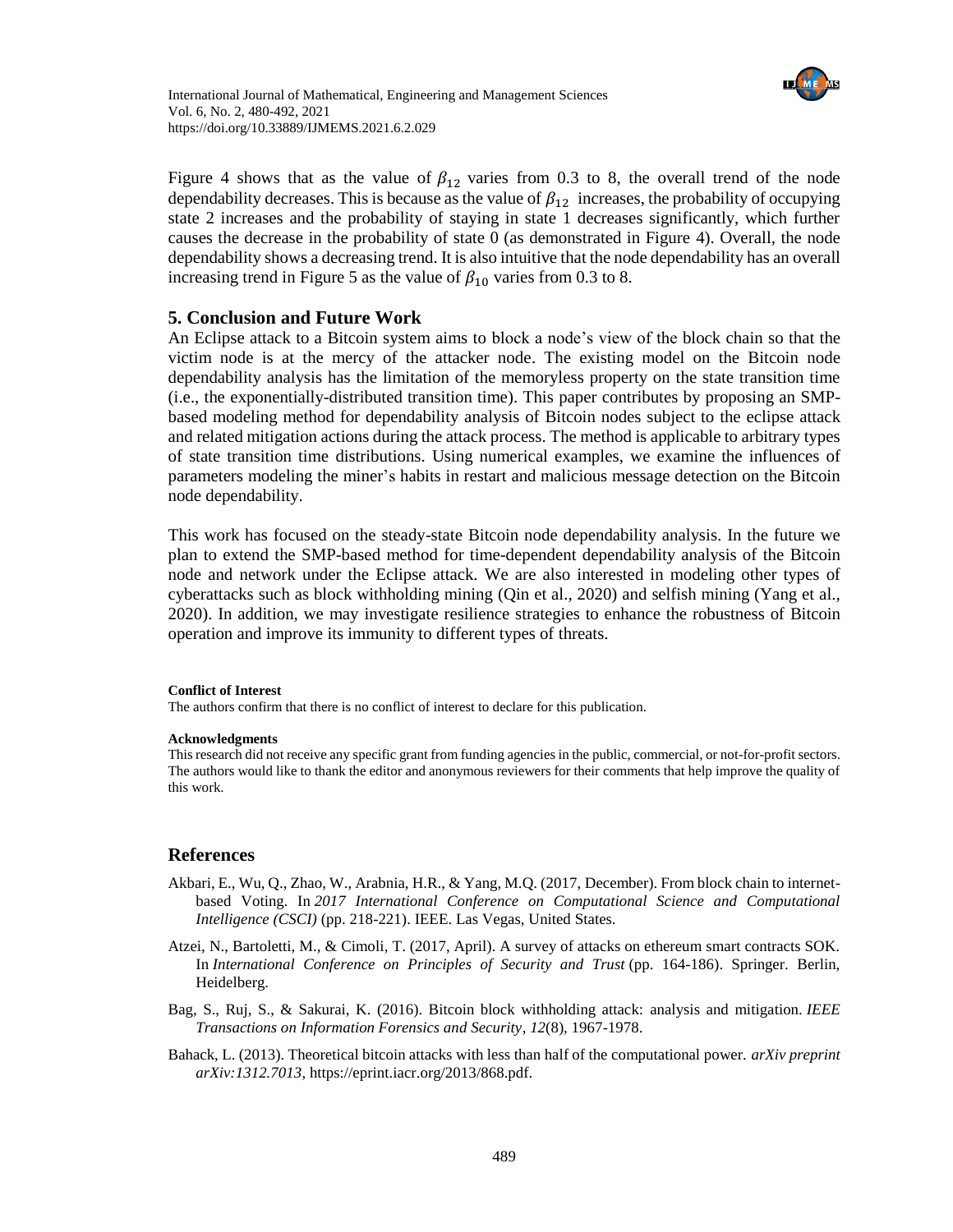

- Bailey, R.L., & Dell, T.R. (1973). Quantifying diameter distributions with the Weibull function. *Forest Science*, *19*(2), 97-104.
- Bamert, T., Decker, C., Wattenhofer, R., & Welten, S. (2014, September). Bluewallet: the secure bitcoin wallet. In *International Workshop on Security and Trust Management* (pp. 65-80). Springer. Cham. Switzerland.
- Bastiaan, M. (2015, January). Preventing the 51%-attack: a stochastic analysis of two phase proof of work in Bitcoin. [https://fmt.ewi.utwente.nl/media/175.pdf. Accessed in December 2020.](https://fmt.ewi.utwente.nl/media/175.pdf.%20Accessed%20in%20December%202020)
- Biryukov, A., & Pustogarov, I. (2015a, January). Proof-of-work as anonymous micropayment: rewarding a tor relay. In *International Conference on Financial Cryptography and Data Security* (pp. 445-455). Springer. Berlin, Heidelberg.
- Biryukov, A., & Pustogarov, I. (2015b, May). Bitcoin over tor isn't a good idea. In *IEEE Symposium on Security and Privacy* (pp. 122-134). IEEE. San Jose, United States.
- Dai, H.N., Zheng, Z., & Zhang, Y. (2019). Blockchain for Internet of things: a survey. *IEEE Internet of Things Journal*, *6*(5), 8076-8094.
- Dohi, T., Goševa-Popstojanova, K., & Trivedi, K. (2001). Estimating software rejuvenation schedules in high-assurance systems. *The Computer Journal*, *44*(6), 473-485.
- Eyal, I., & Sirer, E.G. (2014, March). Majority is not enough: bitcoin mining is vulnerable. In *International Conference on Financial Cryptography and Data Security* (pp. 436-454). Springer. Berlin, Heidelberg.
- Ferrag, M.A., Derdour, M., Mukherjee, M., Derhab, A., Maglaras, L., & Janicke, H. (2018). Blockchain technologies for the internet of things: research issues and challenges. *IEEE Internet of Things Journal*, *6*(2), 2188-2204.
- Frizzo-Barker, J., Chow-White, P.A., Adams, P.R., Mentanko, J., Ha, D., & Green, S. (2020). Blockchain as a disruptive technology for business: a systematic review. *International Journal of Information Management*, *51*, 102029.
- Garay, J., Kiayias, A., & Leonardos, N. (2017, August). The bitcoin backbone protocol with chains of variable difficulty. In *Annual International Cryptology Conference* (pp. 291-323). Springer. Cham, Switzerland.
- Gervais, A., Ritzdorf, H., Karame, G.O., & Capkun, S. (2015, October). Tampering with the delivery of blocks and transactions in bitcoin. In *Proceedings of the 22nd ACM SIGSAC Conference on Computer and Communications Security* (pp. 692-705). Denver, United States.
- Göbel, J., Keeler, H.P., Krzesinski, A.E., & Taylor, P.G. (2016). Bitcoin blockchain dynamics: the selfishmine strategy in the presence of propagation delay. *Performance Evaluation*, *104*, 23-41.
- Heilman, E., Kendler, A., Zohar, A., & Goldberg, S. (2015). Eclipse attacks on bitcoin's peer-to-peer network. In *24th USENIX Security Symposium* (pp. 129-144). Washington D.C., United States.
- Joux, A. (2004, August). Multicollisions in iterated hash functions. Application to cascaded constructions. In *Annual International Cryptology Conference* (pp. 306-316). Springer. Berlin, Heidelberg.
- Kang, J., Yu, R., Huang, X., Wu, M., Maharjan, S., Xie, S., & Zhang, Y. (2018). Blockchain for secure and efficient data sharing in vehicular edge computing and networks. *IEEE Internet of Things Journal*, *6*(3), 4660-4670.
- Kharoufeh, J.P., Solo, C.J., & Ulukus, M.Y. (2010). Semi-Markov models for degradation-based reliability. *IIE Transactions*, *42*(8), 599-612.
- Koshy, P., Koshy, D., & McDaniel, P. (2014, March). An analysis of anonymity in bitcoin using P2P network traffic. In *International Conference on Financial Cryptography and Data Security* (pp. 469-485). Springer. Berlin, Heidelberg.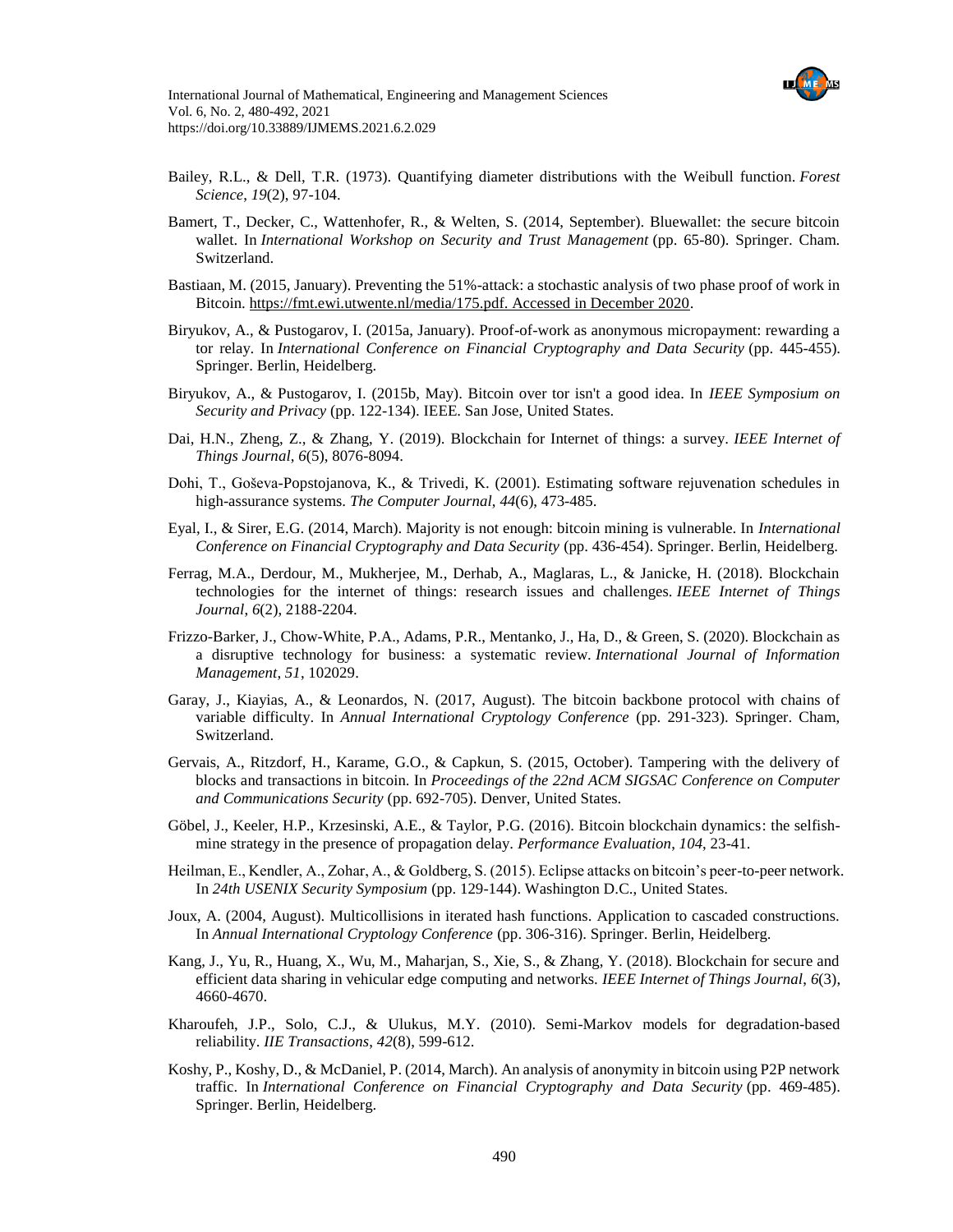- Kroll, J.A., Davey, I.C., & Felten, E.W. (2013, June). The economics of Bitcoin mining, or bitcoin in the presence of adversaries. In *Proceedings of WEIS* (Vol. 2013, p. 11). Washington D.C., United States.
- Kulkarni, V.G. (2016). *Modeling and analysis of stochastic systems*. Taylor & Francis, CRC Press, United States.
- Kumar, G., Jain, V., & Gandhi, O.P. (2013). Availability analysis of repairable mechanical systems using analytical semi-Markov approach. *Quality Engineering*, *25*(2), 97-107.
- Li, X., Jiang, P., Chen, T., Luo, X., & Wen, Q. (2020). A survey on the security of blockchain systems. *Future Generation Computer Systems*, *107*, 841-853.
- Liao, K., Zhao, Z., Doupé, A., & Ahn, G.J. (2016, June). Behind closed doors: measurement and analysis of CryptoLocker ransoms in bitcoin. In *2016 APWG Symposium on Electronic Crime Research (eCrime)* (pp. 1-13). IEEE. Toronto, Canada.
- Liu, Q., Xing, L., & Zhou, C. (2019). Probabilistic modeling and analysis of sequential cyber‐ attacks. *Engineering Reports*, *1*(4), e12065.
- Meiklejohn, S., Pomarole, M., Jordan, G., Levchenko, K., McCoy, D., Voelker, G.M., & Savage, S. (2013, October). A fistful of bitcoins: characterizing payments among men with no names. In *Proceedings of the 2013 Conference on Internet Measurement Conference* (pp. 127-140). Barcelona, Spain.
- Monaco, J.V. (2015, May). Identifying bitcoin users by transaction behavior. In *Biometric and Surveillance Technology for Human and Activity Identification XII* (Vol. 9457, p. 945704). International Society for Optics and Photonics. Baltimore, United States.
- Qin, R., Yuan, Y., & Wang, F.Y. (2020). Optimal block withholding strategies for blockchain mining pools. *IEEE Transactions on Computational Social Systems*, *7*(3), 709-717.
- Reid, F., & Harrigan, M. (2013). An analysis of anonymity in the bitcoin system. In *Security and Privacy in Social Networks.* Springer, New York, United States, pp. 197-223.
- Rosenfeld, M. (2011). Analysis of bitcoin pooled mining reward systems. *arXiv preprint arXiv:1112.4980*.
- Rudden, J. (2020). Bitcoin market capitalization quarterly. In 2020 *Statista.* https://www.statista.com/statistics/377382/bitcoin-market-capitalization/. Accessed in October 2020.
- Sasson, E.B., Chiesa, A., Garman, C., Green, M., Miers, I., Tromer, E., & Virza, M. (2014, May). Zerocash: decentralized anonymous payments from bitcoin. In *2014 IEEE Symposium on Security and Privacy* (pp. 459-474). IEEE. San Jose, CA, USA.
- Satoshi, N. (2008). Bitcoin: A peer-to-peer electronic cash system. *Consulted*, *1*(2012), 28.
- Thoman, D.R., Bain, L.J., & Antle, C.E. (1969). Inferences on the parameters of the Weibull distribution. *Technometrics*, *11*(3), 445-460.
- Trivedi, K.S. (1982). *Probability and statistics with reliability, queuing, and computer science applications* (Vol. 13). Englewood Cliffs, NJ: Prentice-Hall.
- Wingreen, S.C., Kavanagh, D., John Ennis, P., & Miscione, G. (2020). Sources of cryptocurrency value systems: the case of bitcoin. *International Journal of Electronic Commerce*, *24*(4), 474-496.
- Xing, L. (2020). Reliability in internet of things: current status and future perspectives. *IEEE Internet of Things Journal*, *7*(8), 6704-6721.
- Xing, L. (2021). Cascading failures in internet of things: review and perspectives on reliability and resilience. *IEEE Internet of Things Journal*, *8*(1), 44-64. doi: 10.1109/JIOT.2020.3018687.
- Xing, L., & Amari, S.V (2015). *Binary decision diagrams and extensions for system reliability analysis*. Wiley-Scrivener, MA. United States. ISBN: 978-1-118-54937-7.